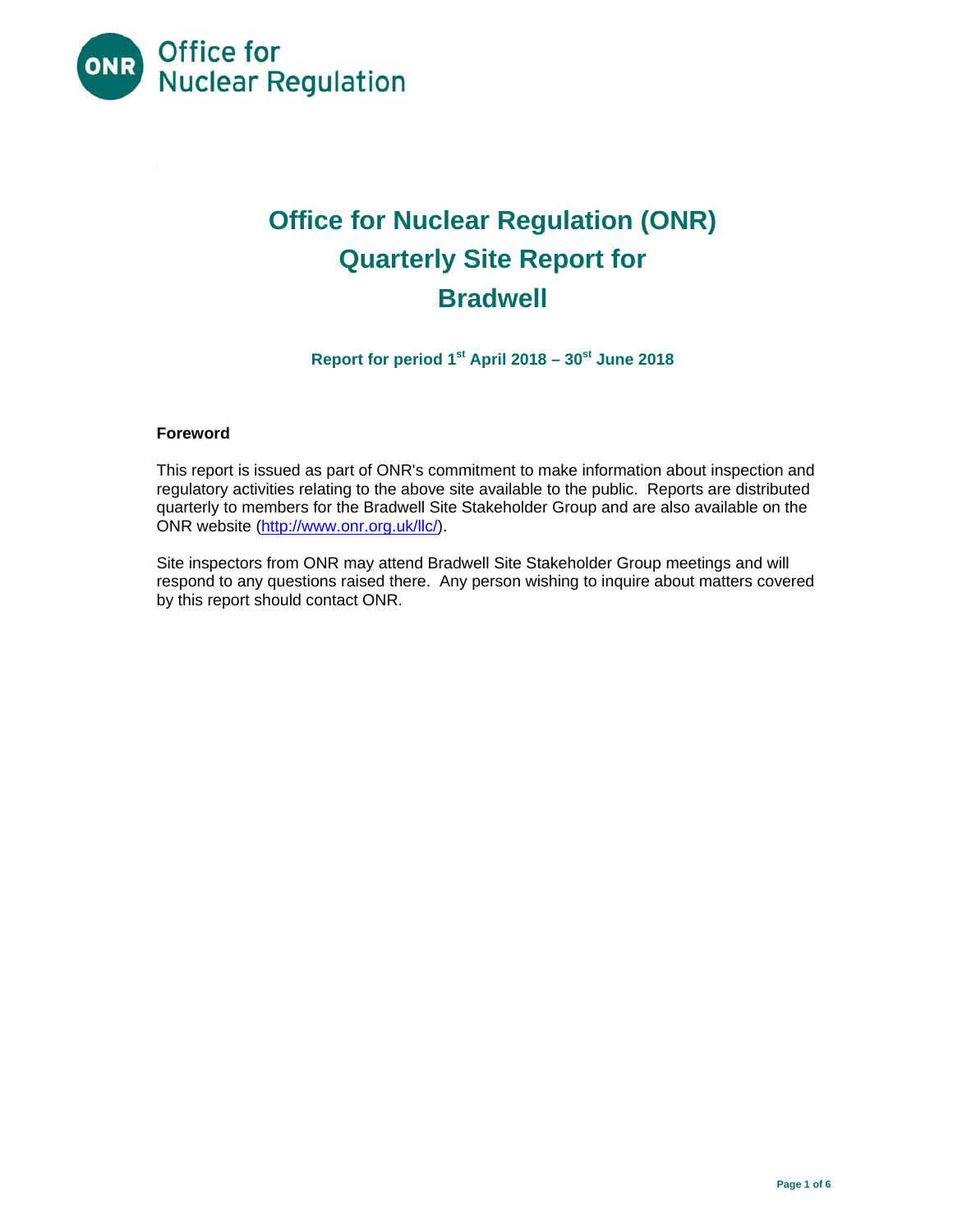## **TABLE OF CONTENTS**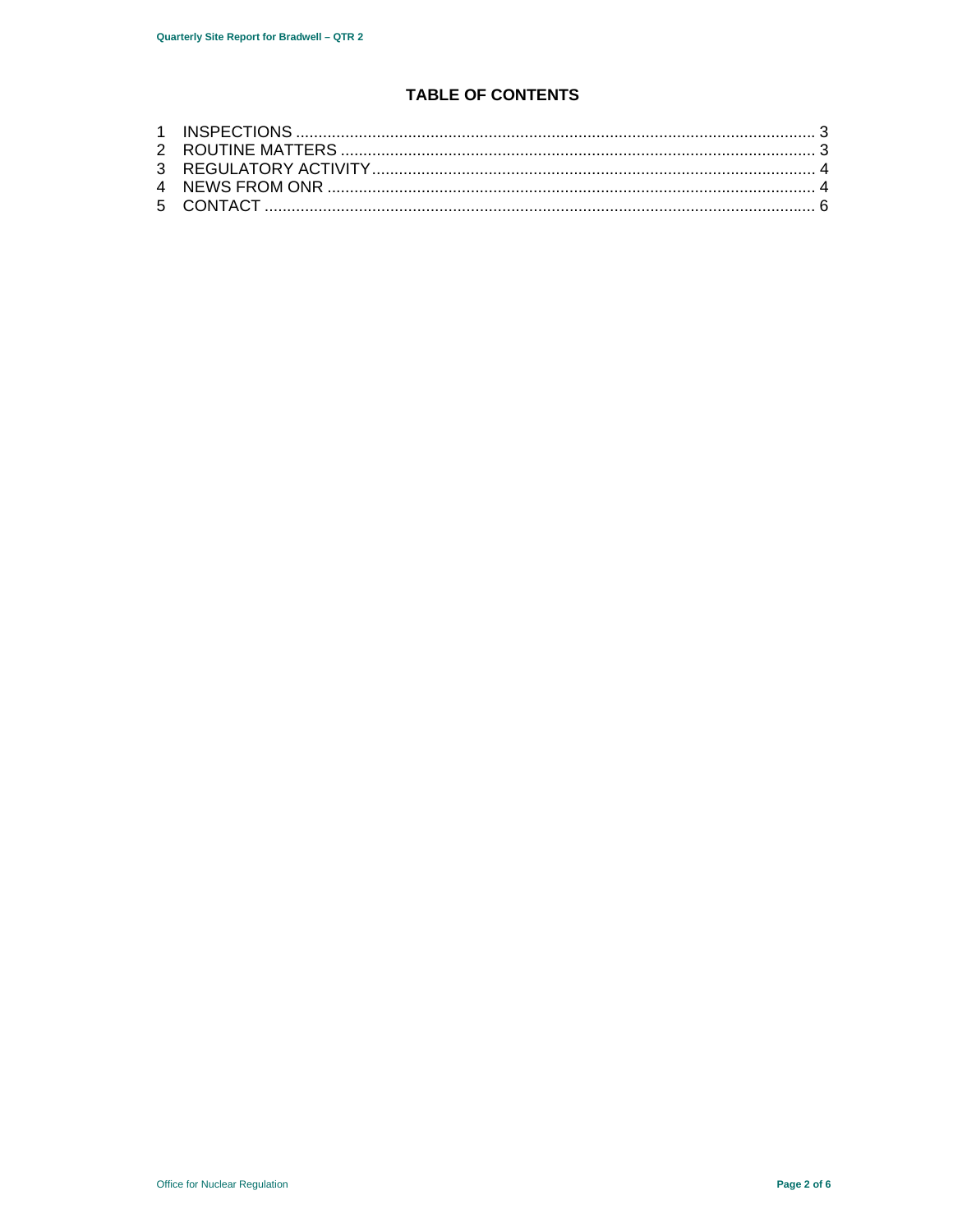## **1 INSPECTIONS**

## **1.1 Dates of inspection**

The ONR site inspector visited site on the following dates during the quarter:

- $24^{\text{th}}$  to  $26^{\text{th}}$  April 2018
- 11<sup>th</sup> to 14<sup>th</sup> June 2018

## **1.2 ONR held meetings with Bradwell on the following dates during the quarter:**

The ONR held meetings with Bradwell site to discuss the assessment of the Bradwell Care and Maintenance (C&M) submission on the following dates.

- $\blacksquare$  16<sup>th</sup> April 2018
- $\blacksquare$  17<sup>th</sup> May 2018
- $\blacksquare$  18<sup>th</sup> June 2018

The C&M safety submission has been assessed by ONR who raised 56 issues. The bulk of these have received satisfactory responses from Magnox and work continues to close out the assessment. There are no issues identified at this point that would prevent the granting of a Consent to Enter C&M..

## **2 ROUTINE MATTERS**

## **2.1 Inspections**

Inspections are undertaken as part of the process for monitoring compliance with:

- the conditions attached by ONR to the nuclear site licence granted under the Nuclear Installations Act 1965 (NIA65) (as amended);
- the Energy Act 2013;
- the Health and Safety at Work Act 1974 (HSWA74);
- regulations made under HSWA74, for example the Ionising Radiations Regulations 1999 (IRR99) and the Management of Health and Safety at Work Regulations 1999 (MHSWR99);
- The Nuclear Industry Security Regulations (NISR) 2003.

The inspections entail monitoring licensee's actions on the site in relation to incidents, operations, maintenance, projects, modifications, safety case changes and any other matters that may affect safety. The licensee is required to make and implement adequate arrangements under conditions attached to the licence in order to ensure legal compliance. Inspections seek to judge both the adequacy of these arrangements and their implementation.

A lot of work is being undertaken on the site to complete the physical preparations for Care & Maintenance (C&M). A programme of site exchange visits with staff from Sizewell A is in progress to provide the necessary knowledge and information regarding the site and its operation. The suite of operating and maintenance procedures is in preparation and ONR is monitoring both the progress and quality of this work.

ONR will continue to monitor the progress of the work to prepare the site for C&M, Magnox Ltd currently expect to be in a position to apply for ONR's Consent to enter C&M in October 2018.

## **2.2 NON-ROUTINE MATTERS**

Licensees are required to have arrangements to respond to non-routine matters and events and report significant events to ONR. ONR inspectors judge the adequacy of the licensee's response, including actions taken to implement any necessary improvements.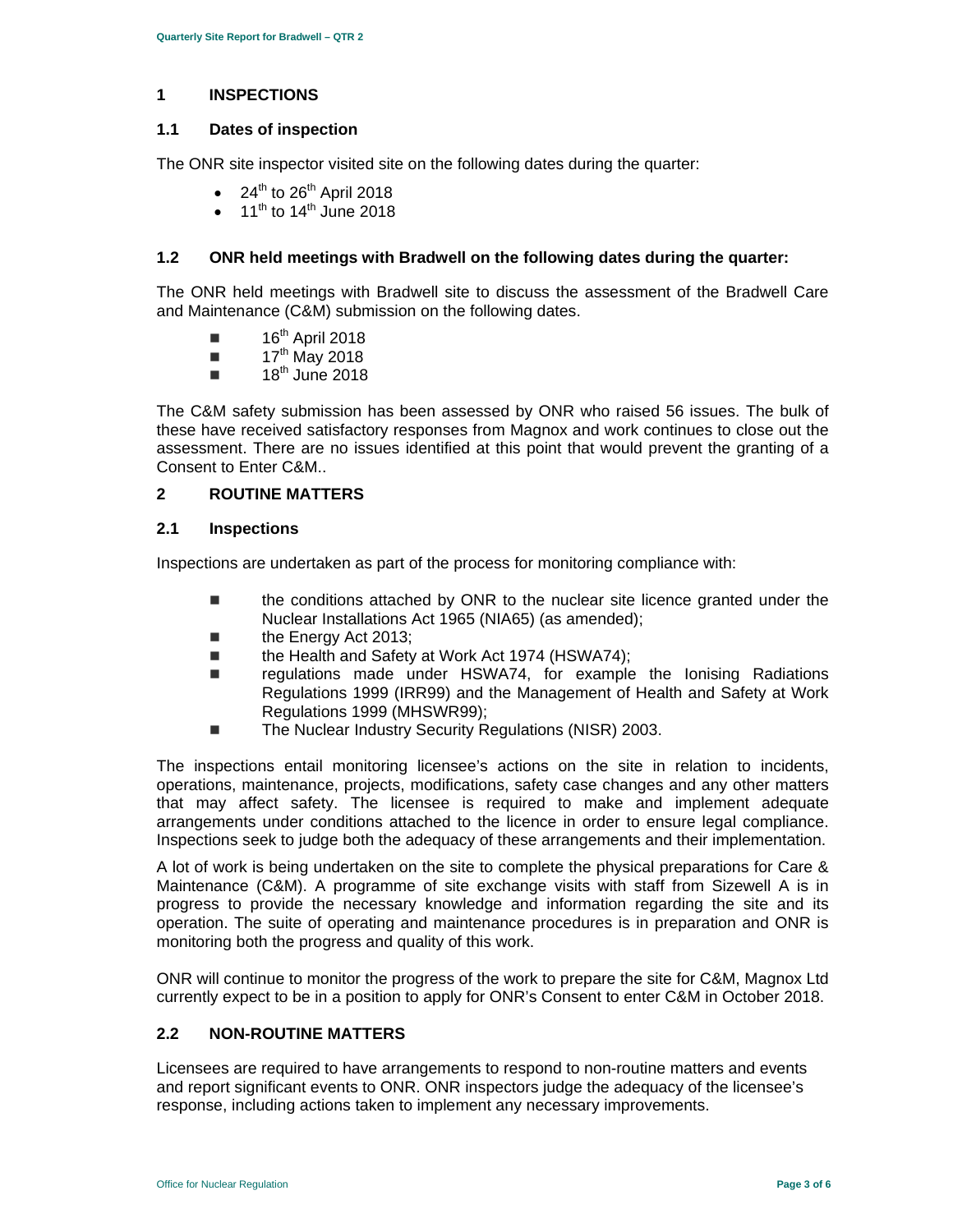An incident was notified to ONR in respect of a flashover (unplanned electrical discharge) in a redundant and isolated 11kv switchboard from the remaining active part of the supply. As the affected equipment was de-energised and isolated, damage was minor and limited to soot blackening of the affected parts of the equipment.

The incident was followed-up by the site inspector. ONR is satisfied that this was not a serious matter. There are no processes or activities on site that require a constant source of electrical power and no one was injured in the event. Work to provide a modern replacement 415v power supply for C&M operations has been brought forward to replace the current supply which is no longer required for C&M.

## **3 REGULATORY ACTIVITY**

ONR may issue formal documents to ensure compliance with regulatory requirements. Under nuclear site licence conditions, ONR issues regulatory documents, which either permit an activity or require some form of action to be taken; these are usually collectively termed 'Licence Instruments' (LIs), but can take other forms. In addition, inspectors may issue Enforcement Notices to secure improvements to safety.

No formal licence instruments have been issued by ONR during this period.

ONR is continuing its assessment of the Bradwell Care and Maintenance Safety Submission and has completed its initial assessment phase. The assessment is now moving into checks on the commissioning programme for the new arrangements and readiness inspections. There is still much work to complete to put the necessary procedures and arrangements in place for Care and Maintenance and Magnox Ltd continue to engage constructively with ONR to provide responses to the observations and issues raised.

Reports detailing ONR's regulatory decisions can be found on the ONR website at http://www.onr.org.uk/pars/.

## **4 NEWS FROM ONR**

## **Stakeholder Engagement**

- On 9 May we held our ONR annual Industry Conference, with the theme 'Public Safety – everyone's responsibility.' Delegates from more than 45 different organisations attended, and we were delighted that Richard Harrington, Parliamentary under Secretary of State, Minister for Business and Industry, was able to join us to deliver a keynote speech. The conference provided us with an opportunity to engage directly with senior representatives from across industry and government on a number of topical and strategic issues affecting the sector.
- As part of our continued stakeholder engagement work, we welcomed finance professionals from a number of nuclear site licensees and dutyholders to seminars in London and Birmingham in June. Led by our Finance Director, Sarah High, we hosted the seminars to provide the industry with a better understanding of our charging methodology, the principles we apply, and how the charging process works. To accompany the seminars we have also published a new booklet - How we charge for Nuclear Regulation – which is available on our website.
- The next ONR/NGO engagement forum will take place on 11 October in London. This is a forum to discuss strategic, cross-cutting regulatory matters. Site specific matters are normally addressed via Site Stakeholder Groups. We are always keen to engage with a range of stakeholders and groups on nuclear safety and security issues, so if you do represent a nuclear-interest Non-Governmental Organisation, and are not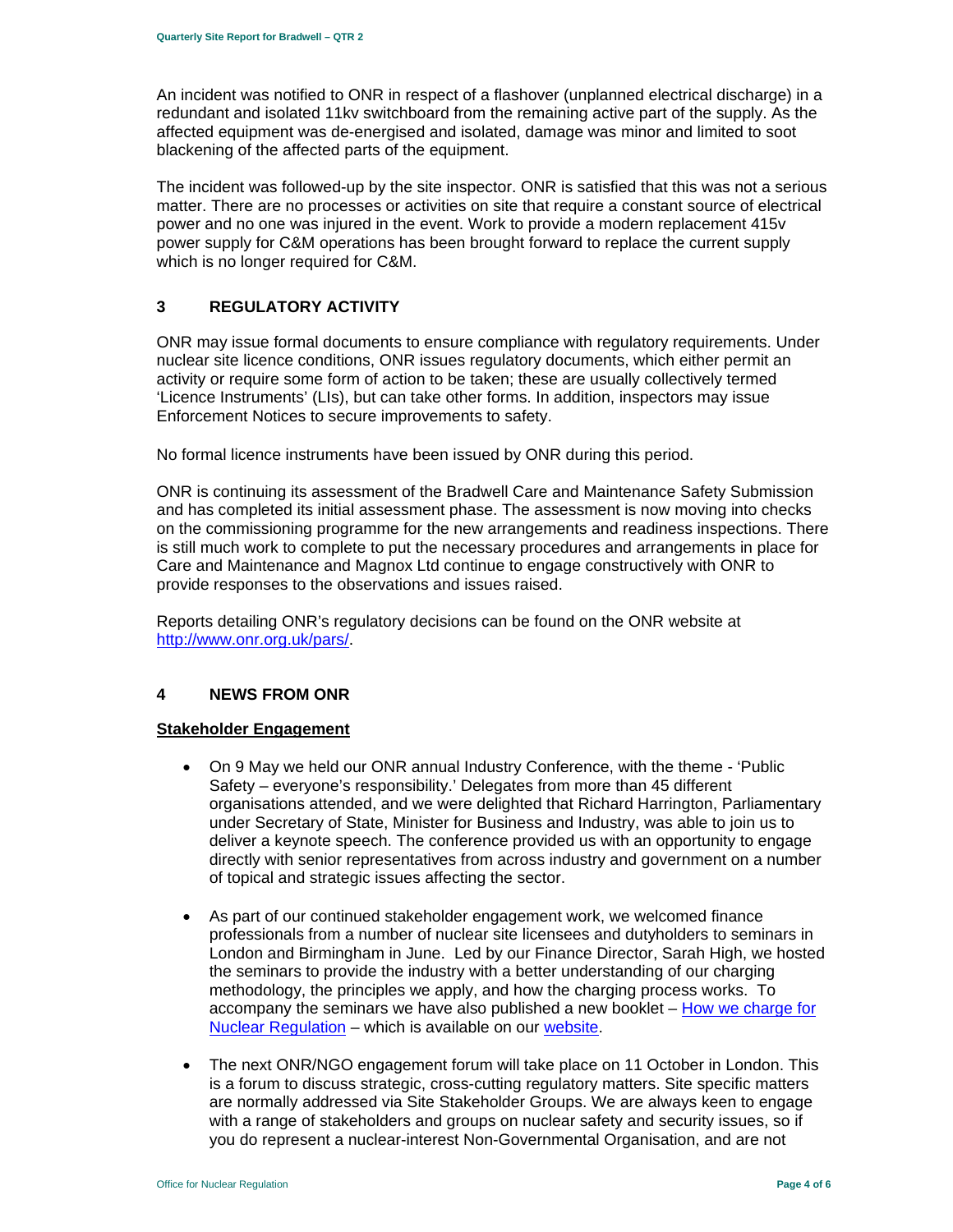already involved through our forum or via a Site Stakeholder Group, then please get in touch with the ONR Communications team for further details, via contact@onr.gov.uk

#### **Regulatory News**

- A delegation from ONR, led by Chief Nuclear Inspector Mark Foy, supported the UK's contribution to the 6th Joint Convention review meeting in Vienna. Bringing together 78 countries from around the world, the Joint Convention on the Safety of Spent Fuel Management and the Safety of Radioactive Waste Management is the world's leading international forum for ensuring society and the environment are protected from hazards arising from spent fuel and radioactive waste. Further details can be found on the IAEA website.
- In August Mark Foy, will host a webinar on the outcome of the UK report to the joint convention. Further details on how to sign up for the webinar will be advertised on our website and social media channels over the coming weeks.
- We have notified Sellafield Ltd of our intention to prosecute the company for offences under Section 2 (1) of the Health and Safety at Work etc. Act (1974). The charge relates to an incident on 5 February, 2017, at a facility which handles special nuclear materials, which resulted in personal contamination to a Sellafield Ltd employee. The decision to prosecute follows an ONR investigation into the incident
- In May we awarded the contract for delivery of the UK Nuclear Safeguards Information Management and Reporting System (SIMRS) IT system to Axis 12 Ltd. The IT system is necessary for us to establish a domestic safeguards regime after the UK's withdrawal from the Euratom Treaty. The government has now launched the consultation on Nuclear Safeguards Regulation, further details can be found on our website.

## **Corporate News**

- In May we published a self-assessment exercise to update on how well our activity currently aligns with the Regulators' Code, which came into effect in April 2014 to provide a framework for how regulators should engage with those they regulate. The full report is available on our website.
- In June we published our Annual Report and Accounts highlighting the extent of our regulatory activities. During the 17/18 year over 1,000 inspections were carried out across 36 licensed sites and transport dutyholders, ensuring the required standards of safety and security were met to protect the public and workers. The full report is available on our website.
- In July we published our second gender pay report. The organisation-wide results show that ONR has a mean gender pay gap of 35.2%, which is wider than last year, although it is broadly similar to the rest of the UK nuclear industry and anticipated given our workforce profile, and that of the industries from which we have historically recruited. ONR is committed to addressing this issue and continues to focus on improving diversity and inclusion.
- Our Chief Executive, Adriènne Kelbie, has agreed a three-year contract extension, taking her term of employment to January 2022.